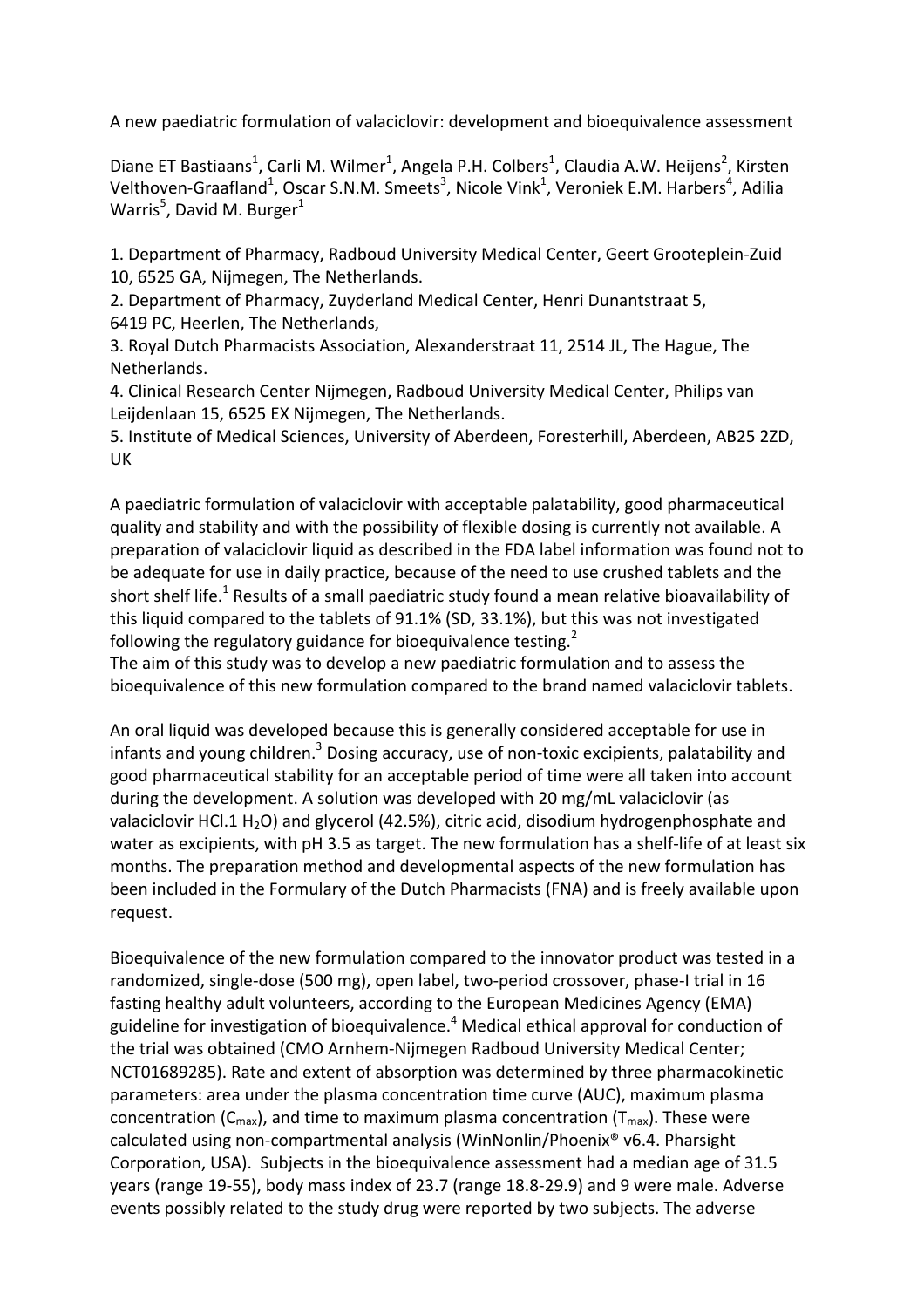events were mild and both subjects recovered from the adverse events within 24 hours after onset of the symptoms. The geometric mean pharmacokinetics parameters are shown in Table 1 and mean plasma concentration-time profiles are depicted in Figure 1. The new valaciclovir solution met the criteria for bioequivalence regarding the  $AUC_{0-12}$ . However, the upper limit of the 90%CI of the ratio for  $C_{\text{max}}$  was just above the 125% criterion. Because of the mild toxicity profile of (val)aciclovir, it is not expected that the slightly higher  $C_{\text{max}}$  will result in more adverse events.

With the results of this study it can be concluded that the newly developed valaciclovir solution can be used as an alternative formulation for (paediatric) patients who experience difficulties with the administration of valaciclovir tablets.

## **Acknowledgments**

We thank the participants of the bioequivalence study. From the department of pharmacy of the Radboudumc we thank the production facility for preparing the new paediatric formulation and the analysts of the laboratory for the pharmaceutical and bio analysis.

## **Financial disclosure**

This study has been performed as part of the VALID-project which has been granted by The Netherlands Organisation for Health Research and Development (ZonMW), within the 'Priority Medicines for Children' Programme (project number: 113201004).

## **References**

- 1. Fish DN, Vidaurri VA, Deeter RG. Stability of valacyclovir hydrochloride in extemporaneously prepared oral liquids. Am J Health Syst Pharm 1999;**56**(19):1957-60.
- 2. Simon MW, Fish DN, Deeter RG. Pharmacokinetics and safety of valaciclovir in children with Epstein-Barr virus illness. Drugs R D 2002;**3**(6):365-73.
- 3. European Medicines Agency. Reflection paper: Formulations of choice for the paediatric population, 2006.
- 4. European Medicines Agency. Guideline on the investigation of bioequivalence, 2010.

| Test (solution)     | Reference (tablet)  | Ratio T/R (%)    |
|---------------------|---------------------|------------------|
| (95%CI)             | (95%CI)             | (90%CI)          |
| 3.63 (3.27 to 4.02) | 2.98 (2.59 to 3.44) | 121 (110 to 133) |
| 10.6 (9.56 to 11.7) | 9.96 (8.71 to 11.4) | 106 (100 to 112) |
| 11.0 (9.95 to 12.2) | 10.4 (9.07 to 12.0) |                  |
| 3.9(2.9 to 5.1)     | 3.5 (2.3 to 5.3)    |                  |
| 2.75 (2.50 to 3.02) | 2.58 (2.23 to 2.98) |                  |
| 0.75 (0.75 to 1.44) | 1.25 (1.00 to 1.94) |                  |
|                     |                     |                  |

## **Table 1** Geometric mean values of aciclovir pharmacokinetic parameters

 $*_{\mathsf{T}_{\mathsf{max}}}$ : median value and interquartile range